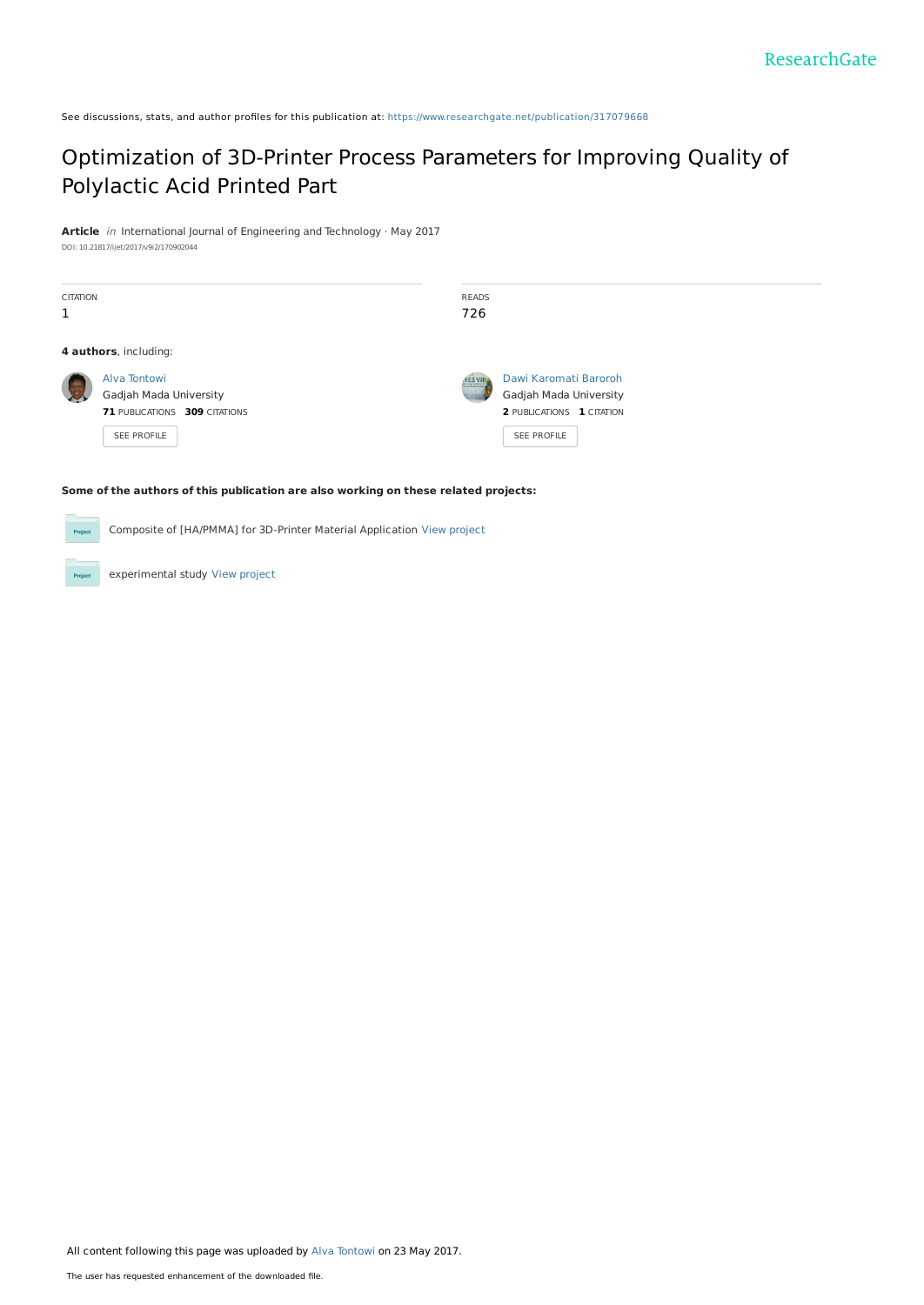# **Optimization of 3D-Printer Process Parameters for Improving Quality of Polylactic Acid Printed Part**

A. E. Tontowi<sup>#1</sup>, L. Ramdani<sup>#2</sup>, R. V. Erdizon<sup>#3</sup>, D. K. Baroroh<sup>#4</sup> # Department of Mechanical and Industrial Engineering, Faculty of Engineering, Universitas Gadjah Mada, Jl. Grafika 2 Yogyakarta 55281, Indonesia 1  $\alpha$ <sup>1</sup>alvaedytontowi@ugm.ac.id <sup>2</sup>lutfi ramdhani@mail.ugm.ac.id  $3$ rosa.vella.e@mail.ugm.ac.id dawi.karomati.b@mail.ugm.ac.id

*Abstract*—**Technology of 3D-Printer based on fused deposition material has developed intensively with varying qualities. However, default setting of printing process parameters provided by the manufacturer in some cases does not guarantee quality (dimension error and strength) of the printed part, since there are several process parameters that need to be considered. A 3D-Printer with polylactic acid filament material has been applied in this study. A specimen standard of ASTM D638 Type IV has been used as a tensile strength and dimension error test to represent printed part quality. Three printing process parameters: layer thickness (0.05, 0.1 and 0.15 mm), temperatures (195, 200 and 205°C) and raster angles (-45°, 0° and 60°) have been optimized using Taguchi and Response Surface Methods. Test was carried out to find the highest tensile strength and the lowest dimension error based on the optimum parameter setting and validated them with experiment and default setting. Quality of printed part obtained by**  optimum parameter setting of RSM [0.05 mm, 199.8°C, 45.1°] showed better than that by Taguchi [0.15 mm, 195<sup>°</sup>C, 0<sup>°</sup>] and default setting [0.1 mm, 200<sup>°</sup>C, 0.0<sup>°</sup>]. In addition, tensile strength of printed part **mostly was affected by layer thickness, while dimension error was caused by raster angle.** 

**Keyword -** 3D-Printer, Optimization, Polylactic Acid (PLA), Taguchi Method, Response Surface Method

# **I. INTRODUCTION**

Additive manufacturing (AM) or layer manufacturing (LM) technology and it is called 3D printer has developed intensively with varying material types and forms that can be used to build a 3D object. It is gaining ground for manufacturing prototypes, tools and functional end products [1]. Several of existing technologies include selective laser sintering/melting (SLS/M), laser-photo resin curing (SLA), laser-cutting of sheet material (LOM), fusing of melted filament material (FDM), electron beam melting (EBM) and many others. However, although these technologies have been available commercially, there are a wide range of qualities of the machine and the built part and so the price. Recently, the price of the machine is drop and even a small machine-FDM based technology in the kit pack is underway to become home appliances, just like coffee maker. Built part quality of 3D printer (FDM based technology) here is defined on the basis of mechanical strength, surface finish, and dimension error or dimension accuracy. Research related to the mechanical strength of printed parts built by 3D printer can be found in many publications. Tymrak, *et.al*. investigated tensile strength and modulus elasticity of PLA and ABS parts made by 4 types of open source RepRap 3D printer [2]. They used pattern orientation  $(0^{\circ}/90^{\circ}+45^{\circ}/45^{\circ})$  and layer thickness (0.2; 0.3; 0.4 mm) as printing parameters of printing object (ASTM D638). In this research, they found that the mean of tensile strength and modulus elasticity of PLA part were 56.6 MPa and 3368 MPa; while for ABS, there were 28.5 MPa and 1807 MPa, respectively. In relation to build orientation, Zaldivar *et.al* found that the orientation also affected thermal behaviour of 3D-Printed ULTEM 9085 Material [3]. By choosing suitable build orientation and reducing layer thickness, Singh Bual and Kumar could improve the surface finish of the printed part [4]. Similar research using FDM has also been done to investigate the combination effect of 5 raster angles  $(0^{\circ}, 30^{\circ}, 45^{\circ}, 60^{\circ})$  and 90°) and 3 part orientations (horizontal, vertical and perpendicular) to surface roughness, mechanical characteristic (tensile strength and flexural strength) of ABS printed part, production time and cost [5]. They found that raster angle and part orientation gave effect to surface roughness and mechanical characteristic. Among those two parameters, part orientation gave more significant effect than raster angle. In addition, 0° raster angle, vertical-horizontal part orientation could give lower surface roughness and better mechanical characteristic as well as optimum production time and cost. Moreover, following correlation analysis, layer thickness was effective to improve surface roughness as indicated by inverse relationship between layer thickness and surface roughness [6]. Concerning dimension error or dimension accuracy, there were some publications found. Béraud, *et.al*. for example, they reported about improving dimensional accuracy of parts produced by Electron Beam Melting EBM) using beam characterization and trajectory optimization [7]. Another research was conducted by Cajal,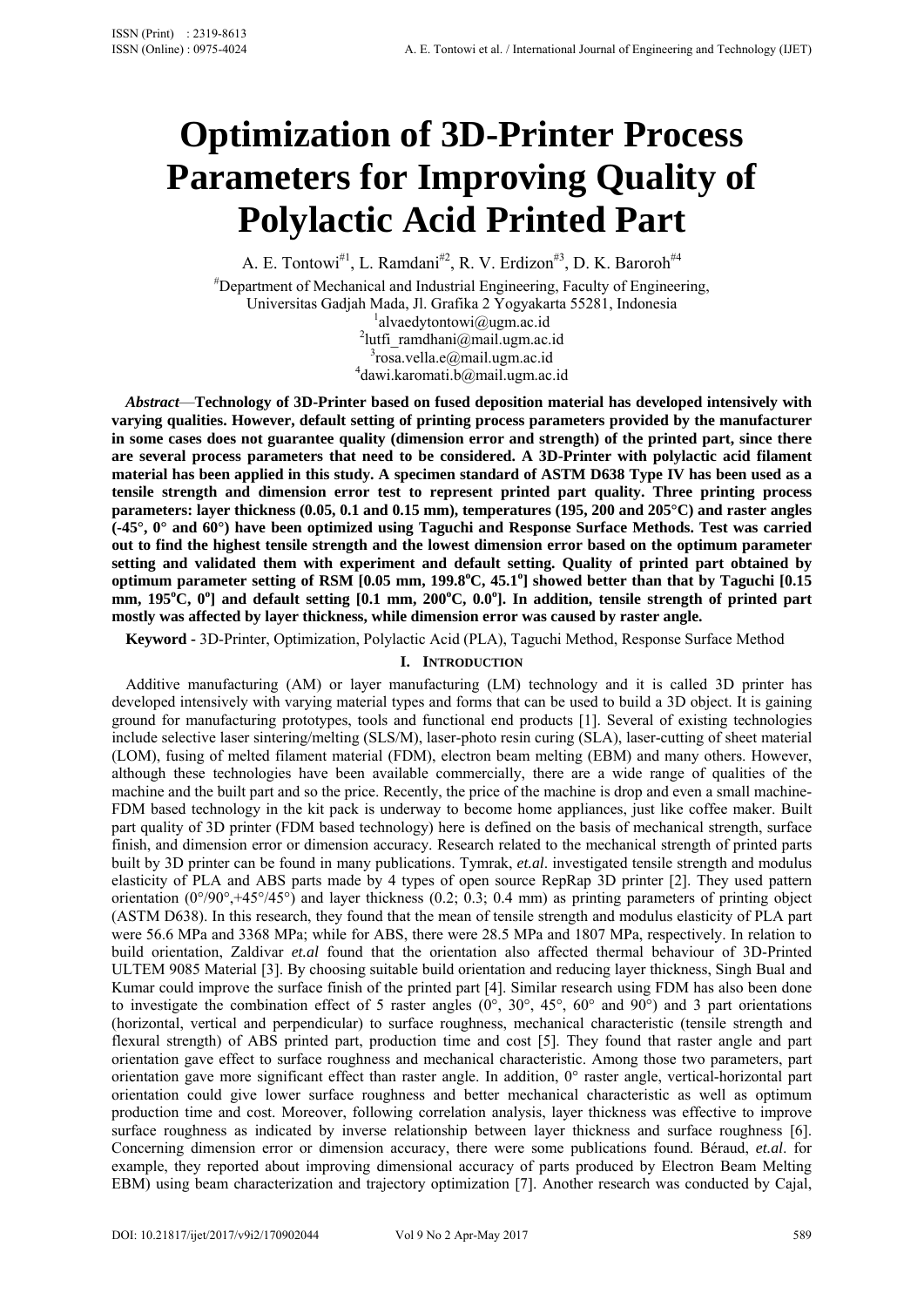*et.al*. that introduced a technique to compensate volumetric error for 3D printers [8]. While concerning dimensional performance for a 3D open-source printer based on fused deposition modelling technique was reported by Galantucci, *et.al.* [9].

In applying optimization method, several methods have been used by Design of Experiment (DoE) such as Full Factorial Design, Fractional Factorial Design, Taguchi, Response Surface Method (RSM), and other method beside DoE for example Algorithm. Beniak *et.al.* employed Full Factorial Design to optimize tensile strength of PLA printed part [10]. They used four parameters such as interior filling (50%, 90%), filling shape (perimeter line, honeycomb), layer size  $(0.125 \text{ mm}, 0.25 \text{ mm})$  and model orientation  $(0^{\degree}, 45^{\degree})$ . They found that model orientation and layer thickness have significant effect to minimize production time and quality, specifically tensile strength. Similar method of optimization such as 2k factorial design method was also applicable to determine optimum parameter of composite [11]. For Fractional Factorial Design, it has been used by Montero, et.al to optimize tensile strength of ABS material (P400). They used five parameters such as raster orientation (transverse, axial), air gap (0 in, -0.002 in), road width (0.02 in, 0.0396 in), ABS colour (blue, white), and model temperatures ( $270^{\circ}$ C,  $280^{\circ}$ C) [12]. They revealed that the air gap and raster orientation affect the tensile strength of an FDM part, while road width, model temperature, and colour have little effect. The strength of local area in the part merely depends on the raster direction. This occurred because of the nonisotropic behaviour of the parts made by FDM process. In employing Taguchi method with Orthogonal Array L9, this method has been used to optimize process parameters with response dimension accuracy of PLA and ABS printed part built in Wanhao Duplicator 4X machine [13]. They set process parameters such as infill rates (20%, 50% and 70%), layer heights (0.1, 0.2 and 0.3 mm) and number of shells (1, 2 and 3). In this, a rectangular bulk shape was selected as specimen. For PLA, they found that dimension accuracy could be improved by setting infill rate of 20% and layer height of 0.2 mm and shell number of 3. Applying 0.1 mm of layer thickness could improve the height, while selecting 1 shell gave better accuracy of length and width, and using 3 shells for height. In RSM utilization, Lanzotti, *et.al.* used central composite design (CCD) to optimize printing parameter of RepRap Prusa I3 3D printer with response of ultimate tensile strength and fracture strain [14]. Three printing parameters they used including layer thickness, infill orientation and number of shell, also it used specimen of tensile strength follows ASTM D638. Optimum parameter setting was obtained by layer thickness of 0.2 mm, infill orientation of 0° and 3 shells. This research was done with 2 replications. They found that the mean of ultimate tensile strength was 52.3 MPa and modulus elasticity was 3326 MPa. Comparing these results to that predicted by RSM, its tensile strength was 6% and modulus elasticity was 10.9% smaller than that obtained by RSM in which its tensile strength and modulus elasticity was 55.6 MPa and 3736 MPa, respectively. Similar process (FDM), material (PLA) and method (RSM-CCD), has been conducted by Luzanin,  $et. al.$  [15] with different parameters of layer thickness (0.1 mm, 0.2 mm, and 0.3 mm), deposition angles ( $0^\circ$ , 30°, and 60°), and infill (10%, 20%, and 30%). They found similar result that layer thickness has a dominant to get optimum response in FDM-built specimens, and there was any significant interaction between deposition angle and infill. Beside of Design of Experiment (DoE) method, analysis of parameter process can also be done by optimization algorithm. The research with this method was intended to optimize flexural strength, impact strength and tensile strength. Beyond the beneficial by using this method, they need the best primary data input to get the best analysis [16].

Learning from the existing publications above, Taguchi method and RSM were tools of optimization that can be adopted for this current research. Several common printing parameters have also been concerned such as layer thickness, infill rate, density, shell number, raster angle and temperature. The differences between the existing research and present work were the range of layer thickness (0.05; 0.1; 0.15 mm), heating temperatures (195; 200; 205<sup>0</sup>C), raster angles (-45<sup>0</sup>; 0<sup>0</sup>; 60<sup>0</sup>) and PLA filament of different provider.

# **II. METHODOLOGY**

# *A. Materials*

Material used for fabrication specimen was white PLA (Polylactic Acid) filament (produced by Shenzhen Esun Industrial Co., Ltd.) with diameter of 3 mm. This material has operation temperature of 190°C to 220°C.

- *B. Equipment*
- a. 3D printer Wanhao Duplicator 5S Mini.
- b. Software Wanhao Maker version 2.3.5.2241 (for converting file \*.stl to file \*.I).
- c. Software Minitab 16 for optimization process.
- d. Software Solidworks Premium 2014 for drawing specimen.
- e. Digital caliper merk Mitutoyo with accuracy of 0.02 mm for measuring dimension of the specimen.
- f. UTM HT-2402 merk Hung Ta for tensile testing test.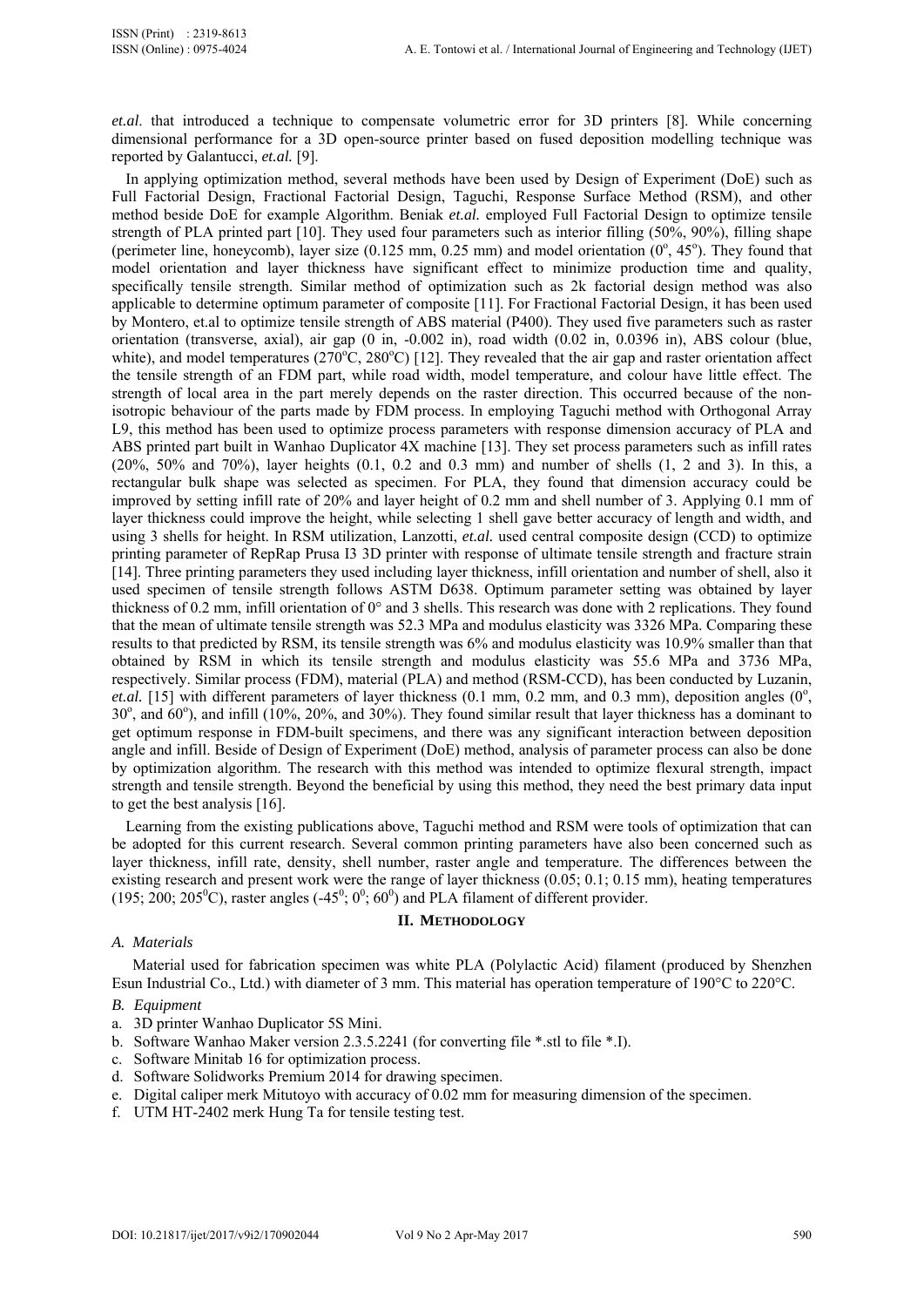#### *C. Specimen and Preparation*

Specimens for tensile strength test (*UTS*) and dimension error (*ED*) was fabricated by 3D Printer machine following a specimen standard of ASTM D638 Type IV. Process fabrication was carried out as follows. First, drawing the specimen with geometry and shape (CAD) as described in ASTM D638 Type IV used Solidworks Premium 2014. The CAD was then saved in format of \*.stl and exported to Wanhao Maker v.2.3.5.2241 software. In this, the file was converted to format of \*.I. Next, the file was ready to be inserted in 3D Printer Wanhao Duplicator 5S Mini for printing based on optimum setting of printing parameters obtained by RSM and Taguchi methods. There were several combination settings of printing process parameters that have been arranged by DoE.

#### *D. Parameters, Levels and Responses*

This research was intended to investigate the highest *UTS* and the lowest *ED* of printed part as response to varying settings of printing process parameters of the 3D Printer machine. Thus, *UTS* and *ED* were selected as responses and noted as  $Y_{UTS}$  and  $Y_{FD}$ , respectively. There were 3 printing process parameters with coded (Table I and II), namely Layer Thickness/LT (0.05, 0.1 and 0.15 mm), Temperatures/T (195, 200 and 205°C), and Raster Angles/RA  $(-45, 0 \text{ and } 60^{\circ})$  as depicted in Fig 1. Each parameter has 2 levels  $(-1 \text{ and } +1)$ , while level 0 was selected as base line or default setting. Here, build direction in Y-axis indicates the direction of nozzle movement during rastering.



Fig. 1. Raster angles: -45°, 0° and 60°

Ultimate tensile strength of specimens was determined by applying Eq (1). Data of force (*F*) was obtained at the Universal Testing Machine (UTM) HT-2402 and cross-section area of the specimen (*A0*) was measured directly to the specimen.

$$
UTS = \frac{F}{A_0} \tag{1}
$$

where *UTS* is ultimate tensile strength (N/mm<sup>2</sup>), *F* is force at fracture period (*N*), and  $A_0$  is cross section area of specimen before fracture (mm<sup>2</sup>). For dimension error ( $E_{WO}$ ,  $E_{W}$ ,  $E_{LO}$ ,  $E_{t}$ ) that presented in absolute value, these can be calculated by deploying Eq 2 to 5:

$$
E_{WO} = \left| \left( \frac{WO_{ex} - WO_{CAD}}{WO_{ex}} \right) 100\% \right| \tag{2}
$$

$$
E_W = \left| \left( \frac{W_{ex} - W_{CAD}}{W_{ex}} \right) 100\% \right| \tag{3}
$$

$$
E_{LO} = \left| \left( \frac{LO_{ex} - LO_{CAD}}{LO_{ex}} \right) 100\% \right| \tag{4}
$$

$$
E_t = \left| \left( \frac{t_{ex} - t_{CAD}}{t_{ex}} \right) 100\% \right| \tag{5}
$$

where indexes of *LO, WO, W* and *t, ex* and *CAD* indicate dimension error at the length, width, width at narrow part of the specimen, thickness, experiment and reference dimension, respectively.

Since this research involved multiple response problems with contradictive condition i.e. minimizing dimension error and maximizing tensile strength, therefore Grey Relational Method (GRM) was applied and it follows Eq (6) to (10) [17,18]:

a. Grey Relational generation (GRge).

For *lower-the-better* (LB) criterion can be expressed as:

$$
x_i(k) = \frac{\max y_i(k) - y_i(k)}{\max y_i(k) - \min y_i(k)}
$$
(6)

For higher-the-better (HB) criterion can be expressed as:  
\n
$$
x_i(k) = \frac{y_i(k) - \min y_i(k)}{\max y_i(k) - \min y_i(k)}
$$
\n(7)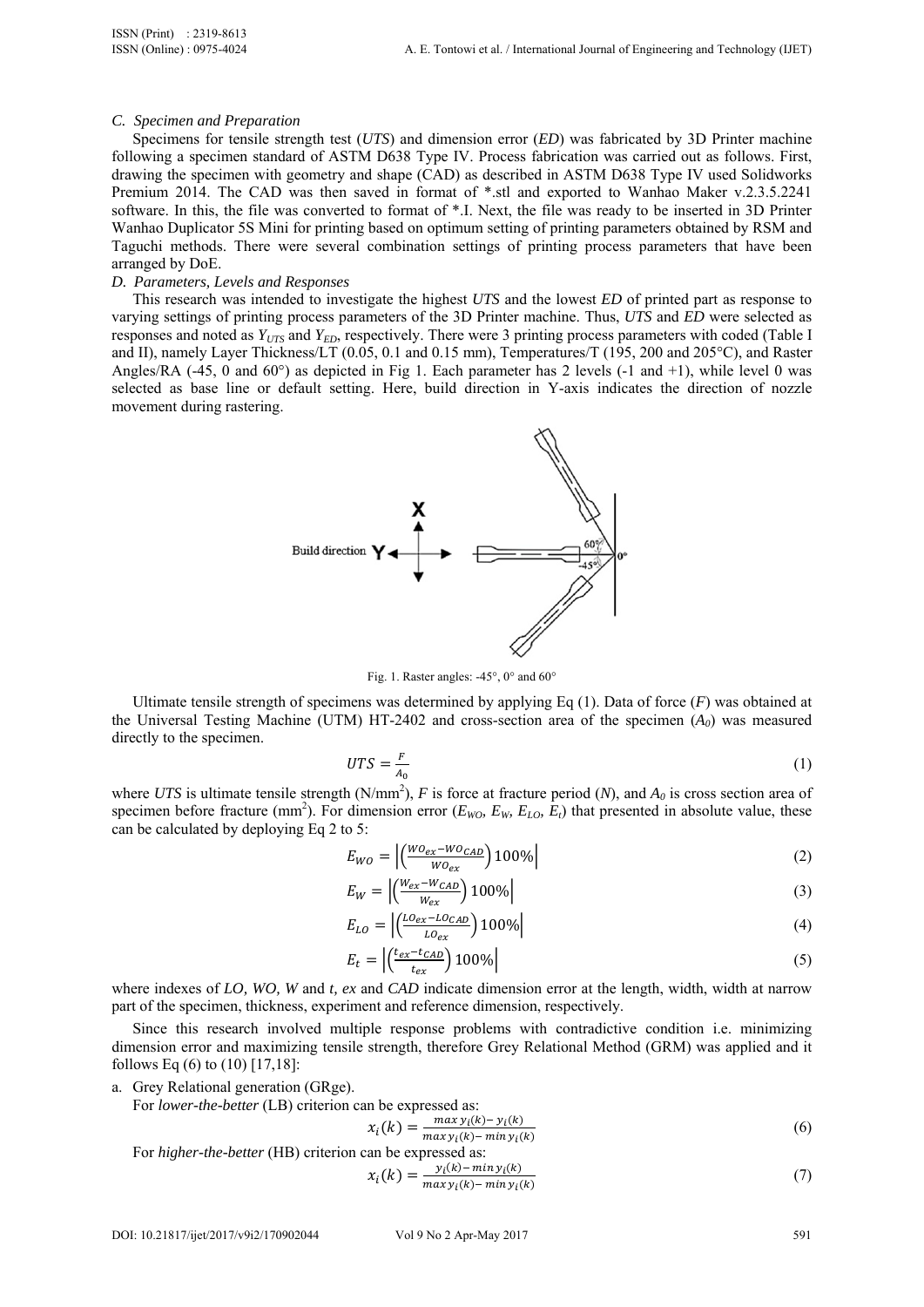b. Grey Relational coefficient (GRc).

$$
\varepsilon_i(k) = \frac{\Delta_{min} - \varphi \Delta_{max}}{\Delta_{o,i}(k) - \varphi \Delta_{max}}\tag{8}
$$

$$
\Delta_{0,i}(k) = |x_i(k) - x_i^*(k)| \tag{9}
$$

c. Grey Relational grade (GRgr).

$$
\gamma_i = \frac{1}{n} \sum_{k=1}^n \varepsilon_i(k) \tag{10}
$$

where *x* is Grey Relational generation (normalization), *y* is value of response, index of *i* is level, *k* is type of response,  $\varepsilon$  is coefficient,  $\varphi$  is distinguishing coefficient (0≤ $\varphi$ ≤1),  $\Delta_{0,i}(k)$  is deviation sequence with  $x_i^*(k)$  = 1,  $\gamma_i$  is weighted average and *n* is number of response.

Following the Grey Relational analysis  $(\hat{y})$ , it can be predicted by Eq (11) with confidence interval of prediction (*CI*) that described in Eq (12) [19]:

$$
\hat{\gamma} = \gamma_m + \sum_{i=1}^q (\overline{\gamma_i} - \gamma_m) \tag{11}
$$

where  $\gamma_m$  is total mean of the Grey Relational grade,  $\bar{\gamma}_l$  is mean of optimal level, and *q* is the number of parameter.

$$
CI = \sqrt{\frac{F_{\alpha;1;\nu_E \cdot MS_E}}{n_{eff}}}
$$
 (12)

where  $F_{\alpha;1;\nu_E}$  is variability (ANOVA),  $MS_E$  is mean square error (ANOVA), and  $n_{eff}$  is sum of effective experiment. For significance test, one sample t-test was applied with hypotheses H<sub>0</sub>:  $\mu$ = m<sub>0</sub> and H<sub>1</sub>:  $\mu \neq m_0$  in  $\alpha = 5\%$ .

#### *E. Taguchi Method*

In the Taguchi method, orthogonal array (OA) L<sub>9</sub> with 3 replications was used and assumed that each parameter has independent effect or there is no interaction effect to each other. For achieving higher part quality, this method will use orthogonal array, S/N ratio and ANOVA analysis adopted from [20]. Table I and II describe parameters and levels of Taguchi method and design of matrix L9.

| Parameters                                         | Levels |     |      |  |  |
|----------------------------------------------------|--------|-----|------|--|--|
|                                                    | $-1$   |     | $+1$ |  |  |
| Layer Thickness $(LT)/X_1$ (mm)                    | 0.05   | 0.1 | 0.15 |  |  |
| Temperature (T)/ $X_2$ (°C)                        | 195    | 200 | 205  |  |  |
| Raster Angle (RA)/ $X_3$ <sup>(°)</sup>            | $-45$  |     | 60   |  |  |
| Responses are dimension error and tensile strength |        |     |      |  |  |

TABLE I. Parameters and levels of Taguchi method

|                | <b>Coded Parameters</b> |          |          | <b>Natural Parameters</b> |                |       |
|----------------|-------------------------|----------|----------|---------------------------|----------------|-------|
| Run            | $X_I$                   | $X_2$    | $X_3$    | $LT$ (mm)                 | $T(^{\circ}C)$ | RA(°) |
| 1              | $-1$                    | $-1$     | $-1$     | 0.05                      | 195            | $-45$ |
| 2              | $-1$                    | $\Omega$ | 0        | 0.05                      | 200            | 0     |
| 3              | $-1$                    | $+1$     | $+1$     | 0.05                      | 205            | 60    |
| $\overline{4}$ | $\theta$                | $-1$     | $\theta$ | 0.1                       | 195            | 0     |
| 5              | 0                       | 0        | $+1$     | 0.1                       | 200            | 60    |
| 6              | 0                       | $+1$     | $-1$     | 0.1                       | 205            | $-45$ |
| 7              | $+1$                    | $-1$     | $+1$     | 0.15                      | 195            | 60    |
| 8              | $+1$                    | 0        | $-1$     | 0.15                      | 200            | $-45$ |
| 9              | $+1$                    | $+1$     | 0        | 0.15                      | 205            |       |

TABLE II. Design of matrix L9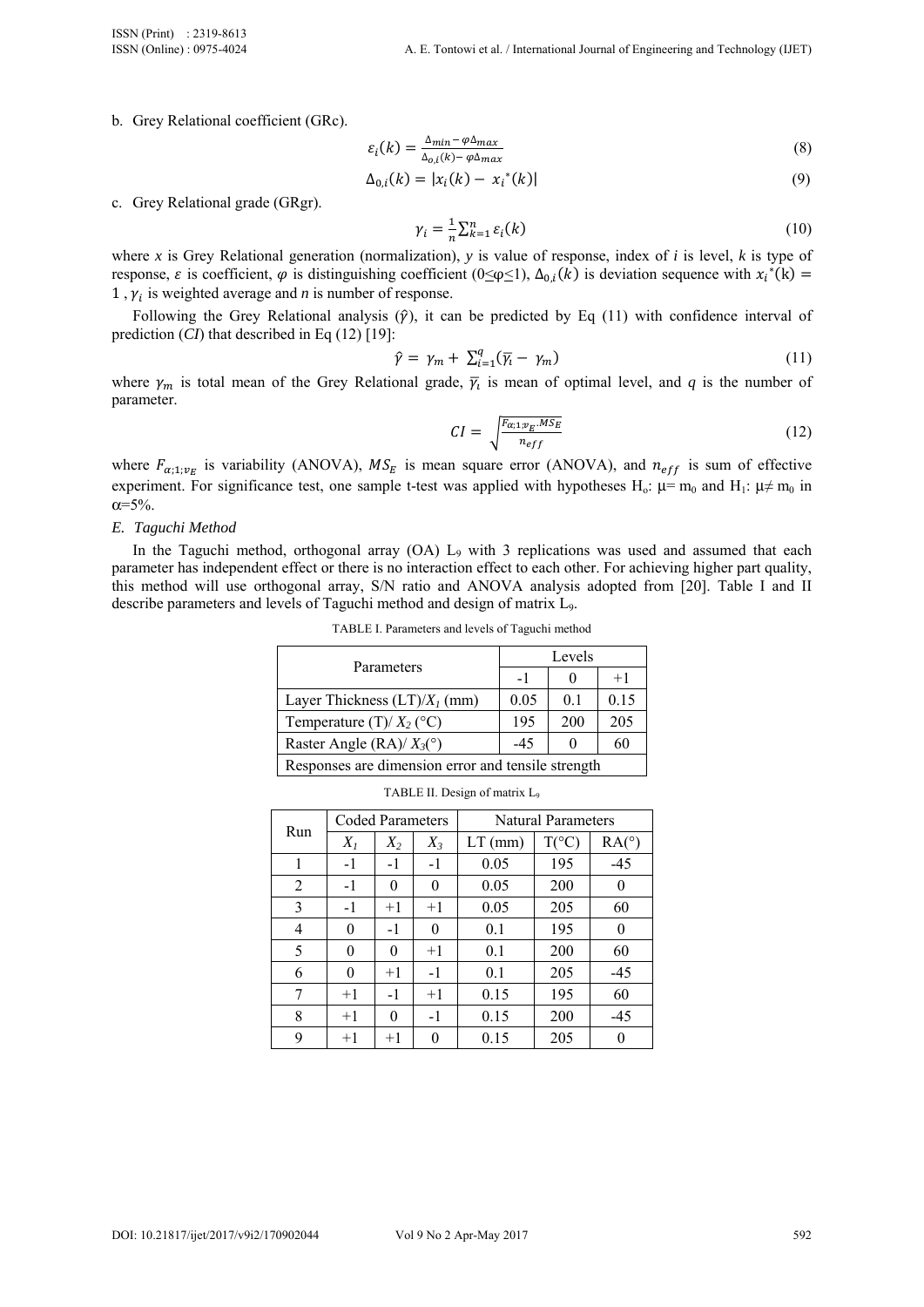Results of this analysis are main effect of Average (Ave) and Signal to Noise Ratio (SNR). Experiment was run with 2 types of SNR. For response of dimension error uses principle of *smaller is better* (Eq 13) and for response of tensile strength applies *larger is better* (Eq 14).

$$
SNR_{smaller \, is \, better} = -10 \, Log \, \left(\frac{\sum Y^2}{n}\right) \tag{13}
$$

$$
SNR_{larger \ is \ better} = -10 \ Log \left(\frac{\sum_{\gamma=2}^{1}}{n}\right) \tag{14}
$$

where *Y* is response and *n* is number of replication.

In this current research, Integrating Taguchi method with Grey Relational Analysis (GRA) was adopted from [21].

### *F. Response Surface Method (RSM)*

Parameters and responses were used in the RSM are exactly the same as in Taguchi method i.e. 3 parameters and 2 responses. In RSM, there are 2 additional levels (±1.682) and 2 orders. The first order uses Central Composite Design (CCD) that consists of 8 factorial points and 4 center points or 12 points (Run 1-12), while second order consists of 8 factorial points, 6 center points and 6 axial points or 20 points (Run 1-20). Parameters and levels of RSM are shown in Table III and CCD is seen in Table IV.

|                                                    | Levels   |       |                |      |          |  |
|----------------------------------------------------|----------|-------|----------------|------|----------|--|
| Parameters                                         | $-1.682$ |       |                |      | $+1.682$ |  |
| Layer Thickness $(LT)/X_1$ (mm)                    | 0.02     | 0.05  | 0 <sub>1</sub> | 0.15 | 0.18     |  |
| Temperature (T)/ $X_2$ (°C)                        | 192      | 195   | 200            | 205  | 208      |  |
| Raster Angle (RA)/ $X_3$ (°)                       | $-80.8$  | $-45$ | 0              | 60   | 95.8     |  |
| Responses are dimension error and tensile strength |          |       |                |      |          |  |

TABLE III. Parameter of RSM method

| Note         |             |                          |                         | <b>Coded Parameters</b> |                  |                  |  |
|--------------|-------------|--------------------------|-------------------------|-------------------------|------------------|------------------|--|
|              |             |                          | Run                     | $X_I$                   | $X_2$            | $X_3$            |  |
|              |             |                          | 1                       | $-1$                    | $-1$             | $-1$             |  |
|              |             |                          | $\boldsymbol{2}$        | $-1$                    | $-1$             | $\,1$            |  |
|              |             |                          | $\overline{\mathbf{3}}$ | $-1$                    | $+1$             | $-1$             |  |
|              |             | Factorial<br>Points      | $\overline{4}$          | $-1$                    | $+1$             | $+1$             |  |
|              |             | (nf)                     | 5                       | $+1$                    | $-1$             | $-1$             |  |
|              | First Order |                          | 6                       | $+1$                    | $-1$             | $\mathbf{1}$     |  |
| Second Order |             |                          | 7                       | $+1$                    | $+1$             | $-1$             |  |
|              |             |                          | 8                       | $+1$                    | $+1$             | $+1$             |  |
|              |             | Center<br>Points<br>(nc) | 9                       | $\boldsymbol{0}$        | $\boldsymbol{0}$ | $\boldsymbol{0}$ |  |
|              |             |                          | 10                      | $\boldsymbol{0}$        | $\boldsymbol{0}$ | $\boldsymbol{0}$ |  |
|              |             |                          | 11                      | $\boldsymbol{0}$        | $\boldsymbol{0}$ | $\boldsymbol{0}$ |  |
|              |             |                          | 12                      | $\boldsymbol{0}$        | $\boldsymbol{0}$ | $\boldsymbol{0}$ |  |
|              |             |                          | 13                      | $\boldsymbol{0}$        | $\boldsymbol{0}$ | $\boldsymbol{0}$ |  |
|              |             |                          | 14                      | $\boldsymbol{0}$        | $\boldsymbol{0}$ | $\boldsymbol{0}$ |  |
|              |             | Axial<br>Points<br>(na)  | 15                      | $-1.682$                | $\boldsymbol{0}$ | $\boldsymbol{0}$ |  |
|              |             |                          | 16                      | $+1.682$                | $\boldsymbol{0}$ | $\boldsymbol{0}$ |  |
|              |             |                          | 17                      | $\boldsymbol{0}$        | $-1.682$         | $\boldsymbol{0}$ |  |
|              |             |                          | 18                      | $\boldsymbol{0}$        | $+1.682$         | $\boldsymbol{0}$ |  |
|              |             |                          | 19                      | $\boldsymbol{0}$        | $\boldsymbol{0}$ | $-1.682$         |  |
|              |             |                          | 20                      | $\boldsymbol{0}$        | $\boldsymbol{0}$ | $+1.682$         |  |

TABLE IV. Central composite design (CCD) of RSM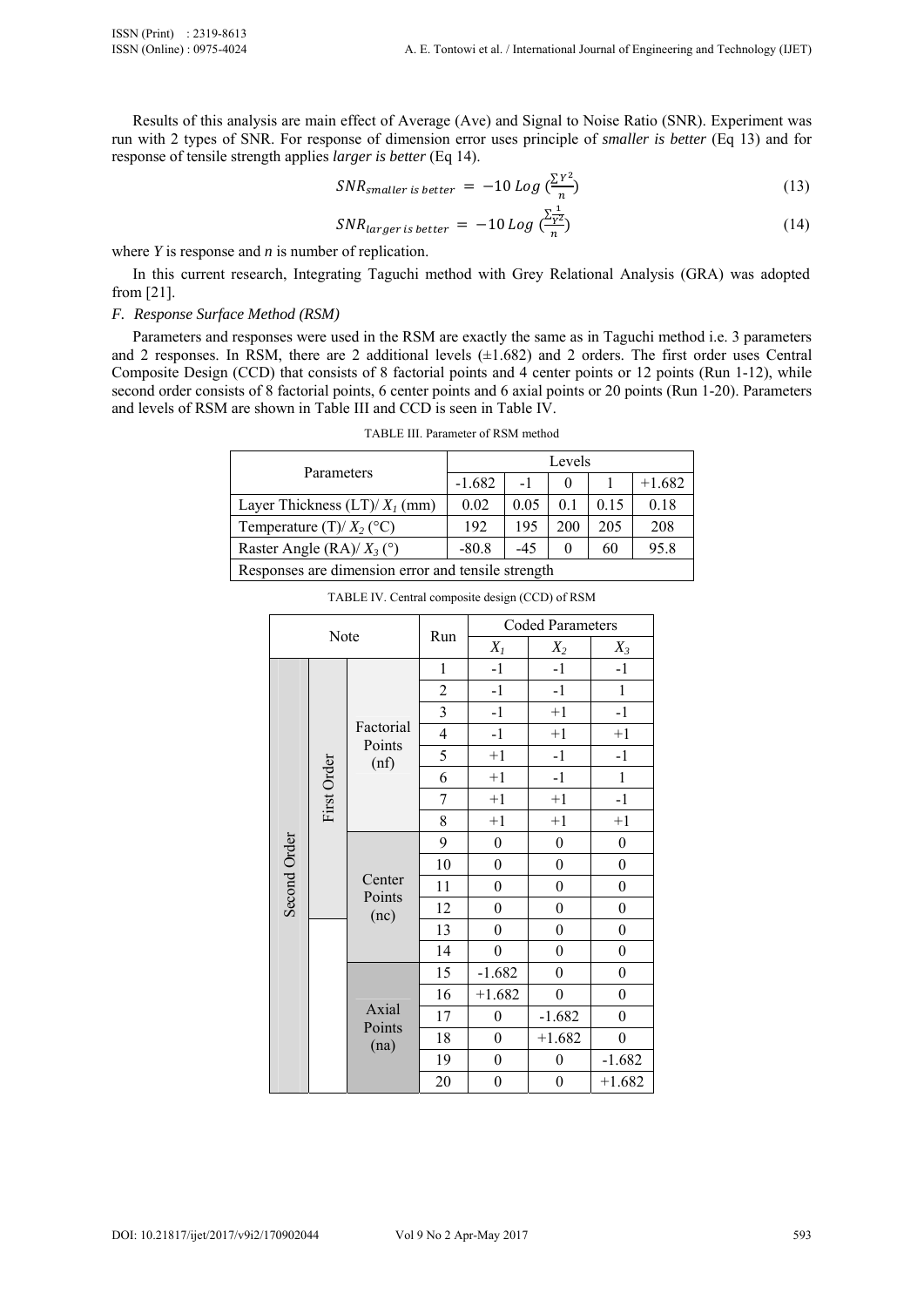A sequential order consists of modeling and analysis relationship between responses and independent parameters [22,23]. The first is the use of first-order model (Eq 9). It is a low-order polynomial that expressed as a linear function such as depicted in Eq (15)**.** If there is curvature exist according to its significance of lack of fit test in the system, then second order should be applied, as described in Eq (16) that is a polynomial of higher degree or a quadratic function.

$$
Y_R = B_0 + B_1 X_1 + B_2 X_2 + \dots + B_k X_k + \epsilon \tag{15}
$$

$$
Y_R = B_0 + \sum_{i=1}^k B_i X_i + \sum_{i=1}^k B_{ii} X^2 + \sum_{i=1}^k \sum_{j=1}^l B_{ij} X_i X_j + \epsilon
$$
 (16)

where *B* is constant of parameter, *X* is coded parameter, indexes of *R* is indicated *LO, WO, W, t, TS*; *i=1-k*, *j=1*  $l$  and  $\in$  is error of the model.

## **III. RESULTS AND DISCUSSION**

## *A. Optimization Results of Taguchi Method*

As shown in Table V, there were results of two analysis (Ave and SNR) that have been obtained. There were composed in Rank (1, 2, 3) and main effects (Ave, SNR) to response dimension error (LO, WO, W, t) and tensile strength (TS). Based on Ave and SNR at the first rank there was found that the mayority of dimension error was affected by raster angle (RA), except the narrow width (WO) that was caused by layer thickness (LT). While tensile strength mostly was caused by layer thickness (LT) as indicated in Table V that LT is the first rank and followed by raster angle (RA) and temperature (T). It was clear that raster angle was important parameter in giving effect to dimension error, whilst layer thickness was more prominent factor to tensile strength rather than temperature. Interesting phenomenon was dimension error at the narrow width (W=6 mm) that layer thickness plays important role at this location, but not at another similar location (WO=19 mm) that raster angle was more dominant causing dimension error. However, since there was no significant differences between Ave and SNR, depth analysis then should focus on SNR and optimum parameters to response results were shown in Table VI.

TABLE V. Comparison rank of main effect to response

| Rank | $LO$ (mm) |            | $WO$ (mm) |            | $TS(N/mm^2)$ |            | $W$ (mm) |            | $t$ (mm) |            |
|------|-----------|------------|-----------|------------|--------------|------------|----------|------------|----------|------------|
|      | Ave       | <b>SNR</b> | Ave       | <b>SNR</b> | Ave          | <b>SNR</b> | Ave      | <b>SNR</b> | Ave      | <b>SNR</b> |
|      | RA        | RA         |           | LT         |              |            | RA       | RA         | RA       | RA         |
|      |           | <b>LT</b>  |           |            | RA           | RA         |          | т          |          | LT         |
|      | T         | т          | RA        | RA         | ᅲ            | ௱          | LT       | LT         | Ē        |            |

Dimension error Length (LO)  $LT (0.15 mm)$ , T (200<sup>o</sup>C), RA (0<sup>o</sup>) Width (WO) LT (0.05 mm), T (195<sup>o</sup>C), RA (-45<sup>o</sup>) Width at Narrow (W) LT (0.05 mm), T (205 °C), RA (60<sup>o</sup>) Thickness (t)  $LT (0.1 mm)$ , T (200<sup>o</sup>C), RA (-45<sup>o</sup>) Tensile Strength (TS)  $LT (0.15 mm)$ , T (195<sup>o</sup>C), RA (0<sup>o</sup>)

TABLE VI. Composition of parameter to optimum response (SNR)

Analysis of optimum response which was conducted by SNR showed in Table V that there were variation level values of each parameter for all responses of dimension error. Combination level of optimum parameter for length error (LO) was almost the same as tensile strength (TS), except its temperature that was lower (T=195<sup>o</sup>C). In practical work, setting process parameter was only taken at once before the 3D Printer machine was run for printing of part. Therefore, it was only one suggested parameter set to be selected, either based on TS (LT=0.15 mm, T=195°C, RA=0°) or one from among the error dimensions such as LO (LT=0.15 mm, T=200°C, RA=0°). This selected parameter set could be implemented, as temperature set of 195°C or 200°C did not give significant effect to tensile strength or dimension error of length, as T position was in Rank 3 (Table V).

In actual condition, multiple responses could be affected by combination parameters (not a single parameter), thus Grey Relational Method (GRM) with 3 steps need to be applied (Eq 6 to 10). Results could be seen in Table VII, and Fig 2. It was found that raster angle (Rank 1) affected dimension error, followed by temperature (Rank 2) and layer thickness (Rank 3). The real values of optimum parameters setting based on Grey Relational grade (GRg), namely LT=0.664 (0.15 mm), T=0.698 (200°C), and RA=0.669 (60°).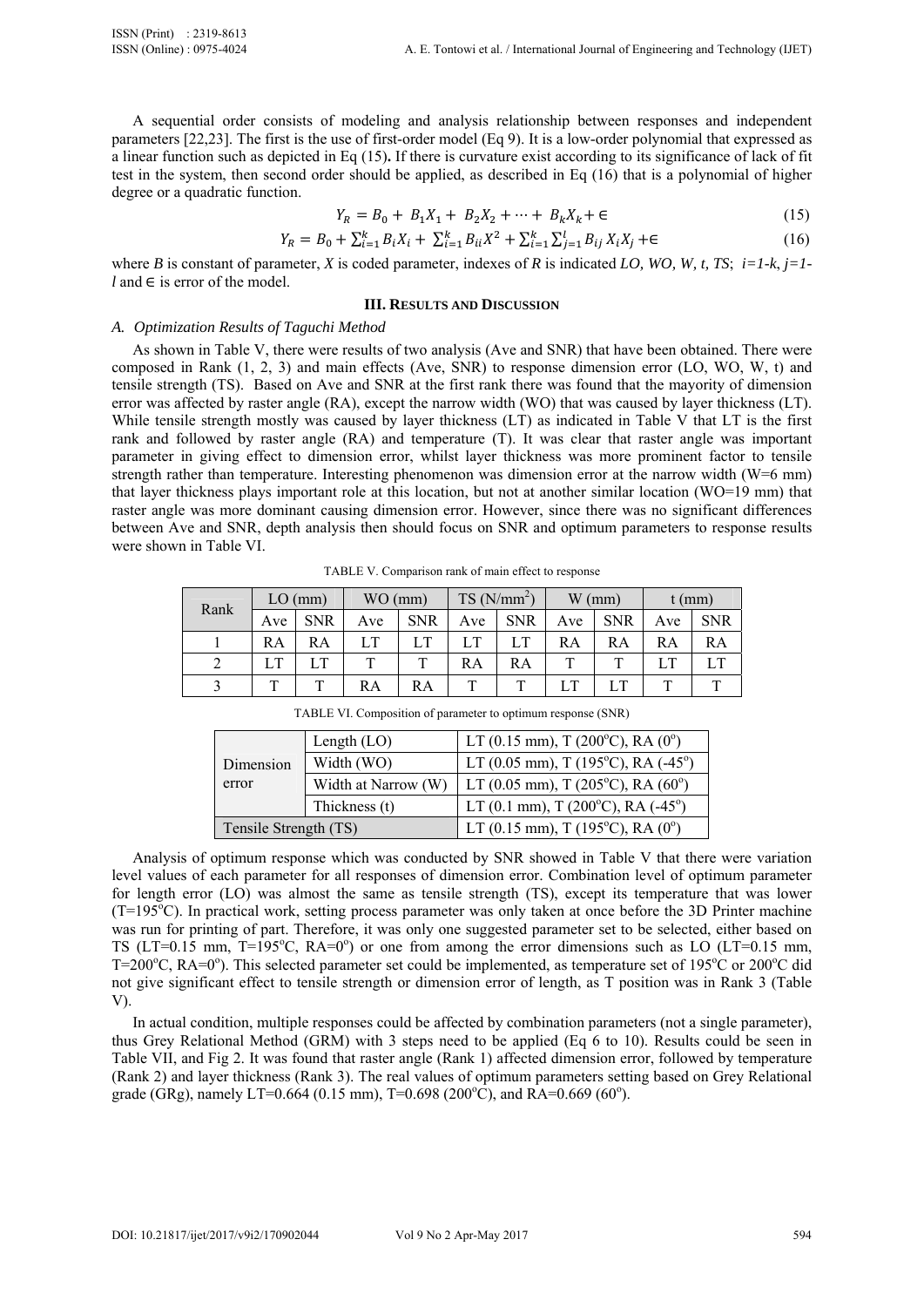| Run | Grey Relational coefficient ( $\varphi$ = 0.5) |           |       |       |           |  |  |  |
|-----|------------------------------------------------|-----------|-------|-------|-----------|--|--|--|
|     | LO                                             | <b>WO</b> |       | W     | <b>TS</b> |  |  |  |
| 1   | 0.438                                          | 0.333     | 0.464 | 0.517 | 0.367     |  |  |  |
| 2   | 0.504                                          | 0.976     | 0.906 | 1.000 | 0.567     |  |  |  |
| 3   | 1.000                                          | 0.464     | 0.571 | 0.333 | 0.333     |  |  |  |
| 4   | 0.442                                          | 0.506     | 0.593 | 0.646 | 0.697     |  |  |  |
| 5   | 0.544                                          | 1.000     | 0.333 | 0.667 | 0.501     |  |  |  |
| 6   | 0.454                                          | 0.797     | 0.461 | 0.718 | 0.445     |  |  |  |
| 7   | 0.645                                          | 0.882     | 1.000 | 0.591 | 0.800     |  |  |  |
| 8   | 0.371                                          | 0.939     | 0.356 | 0.775 | 0.598     |  |  |  |
| 9   | 0.333                                          | 0.802     | 0.483 | 0.788 | 1.000     |  |  |  |

TABLE VII. Overall grey relational coefficient (GRc)



Fig. 2. GR grade for each level of parameter (dimension error)

By inserting  $\gamma_m$ =6.29 and  $\bar{\gamma}_c$ =0.664, 0.698 and 0.669 to Eq (11), then prediction for optimum combination was  $\hat{\gamma}$  = 0.773 with confidence interval CI = ±0.0272 (in  $\alpha$  = 5%). The value of 0.773 was equal meaning to percentage of predicted dimension error seen in Fig 3.



Fig. 3. Dimension error vs response types (Taguchi method)

In Fig 3 here, differences in dimension error were highly visible in thickness error (t) and width at narrow error (W). Comparing to the prediction and the validation (Taguchi), default setting provided higher dimension error. From analysis one sample t-test for thickness error, there was not significant difference between validation and model prediction ( $P_{value}$ =0.108). The same thing also occurs for error of width at narrow (W). The validation and default setting was also not significantly different ( $P_{value}$ =0.225>0.05). It means failed to reject Ho or that validation, prediction and default were no significant differences.

Similar to the dimension error, tensile strength seen in Fig 4 was primary affected by layer thickness as indicated at rank-1, followed by raster angle at rank-2 and temperature at the rank-3. This depicts different view to that of dimension error that raster angle was prominent factor. Looking at Fig 4, the optimum parameter setting for tensile strength predicted by Taguchi method and Grey Relational method was layer thickness LT=0.799 (0.15 mm), T=0.621 (195°C) and RA=0.755 (0°).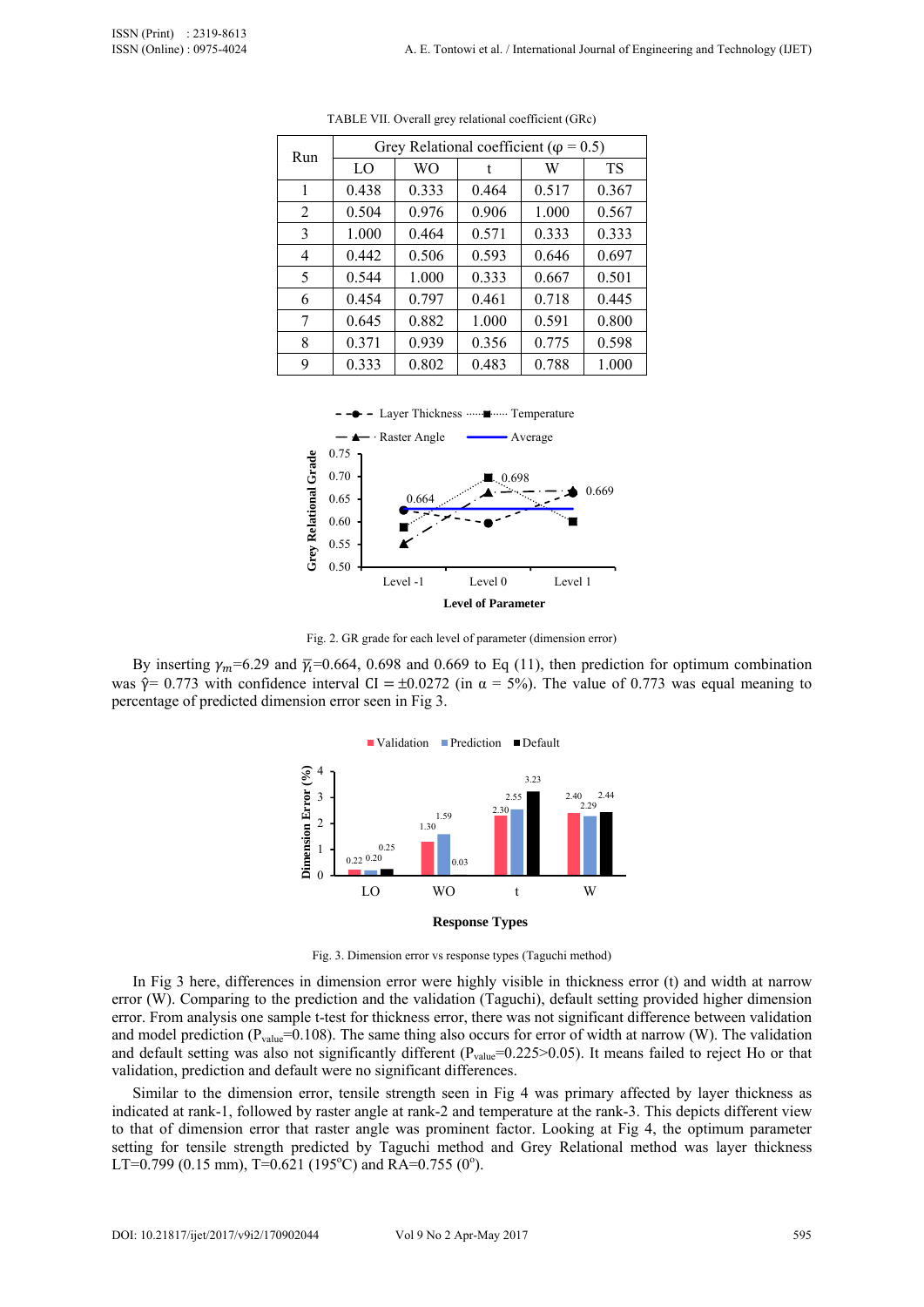

Fig. 4. GR grade for each level of parameter (tensile strength)

Applying GR grade  $\gamma_m$ =5.90,  $\bar{\gamma}_i$ =0.621, 0.755 and 0.799 to Eq (11), the prediction for optimum combination was:  $\hat{y} = 0.995$  with confidence interval CI=±0.0355 (in  $\alpha = 5\%$ ). The GRgr value of 0.995 was equal to the prediction of tensile strength of 48.90 N/mm<sup>2</sup> as shown in Fig 5.





Prediction of tensile strength obtained by Taguchi gave higher value than validation or default setting. However, based on the analysis one sample t-test, there were not significant differences between prediction, validation and default setting with  $P_{value}$  was higher than 0.05 or failed to reject Ho. Following the whole optimization analysis of printing parameter setting that have been carried out by Taguchi and compare it to default, it could be concluded that Taguchi could improve quality of printed part with optimum parameter setting of the 3D Printer. Although, Taguchi was not able to show optimum combination of multiple responses as occur in actual condition, but it could be improved by Grey Relational Analysis Method.

## *B. Optimization Results of Response Surface Method (RSM)*

In RSM, there were 2 steps procedures i.e. first and second orders. The first order of RSM was carried out to predict responses as an effect of parameters using Eq (15) and the results are shown in Eq (17) to (21) and curvature test and lack of fit test of RSM of first order are depicted in Table VIII.

$$
Y_{LO} = 0.27 - 0.022X_1 - 0.0024X_2 + 0.199X_3 \tag{17}
$$

$$
Y_{WO} = 0.48 + 0.092X_1 + 0.066X_2 + 0.265X_3 \tag{18}
$$

$$
Y_T = 1.36 - 0.45X_1 - 0.418X_2 - 0.317X_3 \tag{19}
$$

$$
Y_W = 3.38 - 0.233X_1 + 0.149X_2 + 1.176X_3 \tag{20}
$$

$$
Y_{TS} = 43.52 - 0.999X_1 + 0.289X_2 + 2.055X_3 \tag{21}
$$

TABLE VIII. Curvature and lack of fit test (first order)

| Response | Curvature Test | Lack of Fit Test |
|----------|----------------|------------------|
| LO       | 0.518          | 0.980            |
| WΟ       | 0.356          | 0.280            |
| т        | 0.827          | 0.301            |
| W        | 0.092          | 0.630            |
| TS       | 0.000          | 0.044            |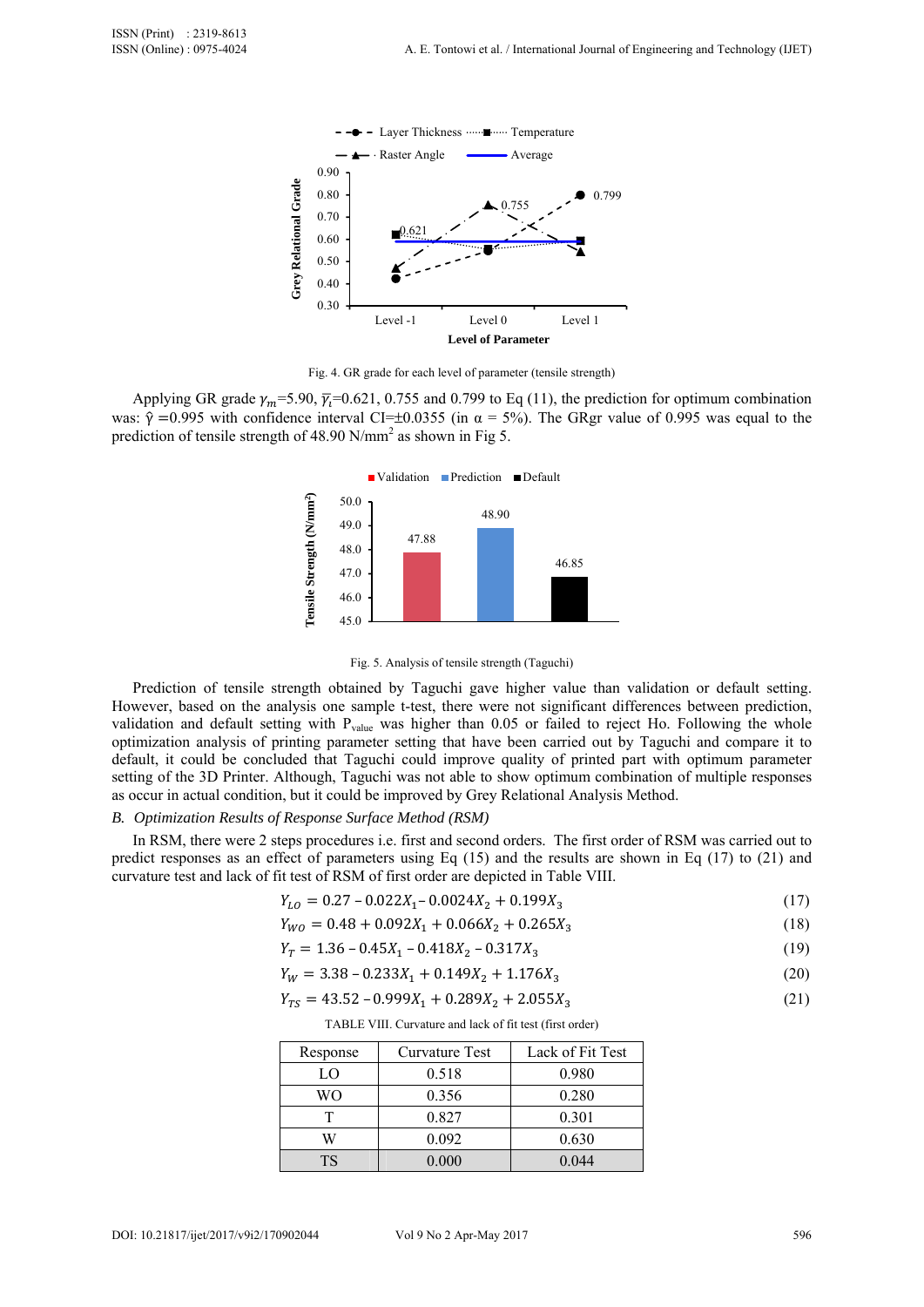Based on Table VIII, analysis curvature and lack of fit from all of responses (LO, WO, T, W and TS), one of response (TS) was not fulfill to the first order of linear model, because curvature test (0.000) and lack of fit test (0.044) were below 5% ( $\alpha$ ). It means that reject Ho or there was non-linear or curvature exists in the model or any interaction in this effect of parameter setting. Therefore, analysis of second order was needed.

Similar to the first order of RSM, software Minitab was used to obtain second order of RSM for predicting model effect of parameter as shown in Eq (22) to (26) and lack of fit test as seen in Table IX.

$$
Y_{LO} = 0.26 - 0.027X_1 - 0.009X_2 + 0.154X_3 + 0.006X_1^2 + 0.022X_2^2 - 0.008X_3^2 - 0.002X_1X_2 - 0.01X_1X_3 - 0.003X_2X_3
$$
\n(22)  
\n
$$
Y_{WO} = 0.35 - 0.001X_1 + 0.04X_2 + 0.17X_3 - 0.001X_1^2 + 0.05X_2^2 + 0.05X_3^2 + 0.08X_1X_2 + 0.065X_1X_3 + 0.008X_2X_3
$$
\n(23)  
\n
$$
Y_T = 1.92 - 0.21X_1 - 0.16X_2 - 0.3X_3 - 0.36X_1^2 + 0.053X_2^2 - 0.4X_3^2 - 0.3X_1X_2 - 0.49X_1X_3 + 0.48X_2X_3
$$
\n(24)  
\n
$$
Y_W = 2.73 - 0.22X_1 + 0.07X_2 + 0.55X_3 + 0.26X_1^2 + 0.031X_2^2 + 0.38X_3^2 - 0.17X_1X_2 - 0.32X_1X_3 - 0.001X_2^2 + 0.001X_2^2 + 0.001X_3^2 - 0.001X_3^2 - 0.001X_3^2 - 0.001X_3^2 - 0.001X_3^2 - 0.001X_3^2 - 0.001X_3^2 - 0.001X_3^2 - 0.001X_3^2 - 0.001X_3^2 - 0.001X_3^2 - 0.001X_3^2 - 0.001X_3^2 - 0.001X_3^2 - 0.001X_3^2 - 0.001X_3^2 - 0.001X_3^2 - 0.001X_3^2 - 0.001X_3^2 - 0.001X_3^2 - 0.001X_3^2 - 0.001X_3^2 -
$$

$$
0.07X_2X_3
$$
  
\n
$$
Y_{TS} = 49.55 - 1.56X_1 + 0.22X_2 + 3.09X_3 + 3.51X_1^2 + 1.33X_2^2 - 2.11X_3^2 - 0.065X_1X_2 + 0.065X_1X_3 + 0.065X_1X_2 + 0.065X_1X_3 + 0.065X_1X_3 + 0.065X_1X_2 + 0.065X_1X_3 + 0.065X_1X_3 + 0.065X_1X_3 + 0.065X_1X_2 + 0.065X_1X_3 + 0.065X_1X_3 + 0.065X_1X_3 + 0.065X_1X_3 + 0.065X_1X_3 + 0.065X_1X_3 + 0.065X_1X_3 + 0.065X_1X_3 + 0.065X_1X_3 + 0.065X_1X_3 + 0.065X_1X_3 + 0.065X_1X_3 + 0.065X_1X_3 + 0.065X_1X_3 + 0.065X_1X_3 + 0.065X_1X_3 + 0.065X_1X_3 + 0.065X_1X_3 + 0.065X_1X_3 + 0.065X_1X_3 + 0.065X_1X_3 + 0.065X_1X_3 + 0.065X_1X_3 + 0.065X_1X_3 + 0.065X_1X_3 + 0.065X_1X_3 + 0.065X_1X_3 + 0.065X_1X_3 + 0.065X_1X_3 + 0.065X_1X_3 + 0.065X_1X_3 + 0.065X_1X_3 + 0.065X_1X_3 + 0.065X_1X_3 + 0.065X_1X_3 + 0.065X_1X_3 + 0.065X_1X_3 + 0.065X_1X_3 + 0.065X_1X_3 + 0.065X_1X_3 + 0.065X_1X_3 + 0
$$

 $0.38X_1X_3 - 0.46X_2X_3$  (26)

Second order was a model that combining between linear model  $(X_1, X_2, X_3)$  shown in first order in Eq (17) to (21), interaction  $(X_1X_2, X_1X_3, X_2X_3)$  and quadratic  $(X_1^2, X_2^2, X_3^2)$  shown in Eq (22) to (26). Because of second order was model of non-linear, so that curvature test was not needed. While analysis lack of fit test was needed to know correlation model with data. Based on Table IX, P<sub>value</sub> from all of second order model were higher than  $\alpha$  (5%). It means that failed to reject Ho or the second order model was fit to described data.

TABLE IX. Lack of fit test (second order)

| Response | Lack of Fit Test |
|----------|------------------|
| LO       | 0.087            |
| WО       | 0.107            |
|          | 0.604            |
| W        | 0.059            |
| TS       | 4.120            |

Since the second order was fit to the data, then it continuous to the next step i.e. to find the combination level and parameter for optimum response using response optimizer in Minitab 15. It was found that the optimum combination for response of dimension error were 0.04 mm for layer thickness, 201°C for temperature and -80.6° for raster angle. Fig 6 shows comparison between prediction, validation and default setting.



Fig. 6. Dimension error vs response types (RSM method)

Among 4 response types of dimension error (%) seen in Fig 6, thickness error (t) showed highly differences between prediction (0.00%), validation (0.24%) and default (3.23%). However, if we look at the whole response types of dimension error (LO, WO and W), according to analysis one sample t-test, there was not significant difference between validation and prediction ( $P_{value} = 0.263 > 0.05$  or failed to reject Ho, and there was significant difference between validation and default setting (P<sub>value</sub>=0.004<0.05 or reject Ho). In term of dimension error, it was clear that RSM could significantly reduce dimension error and it was better comparing to Taguchi and default setting.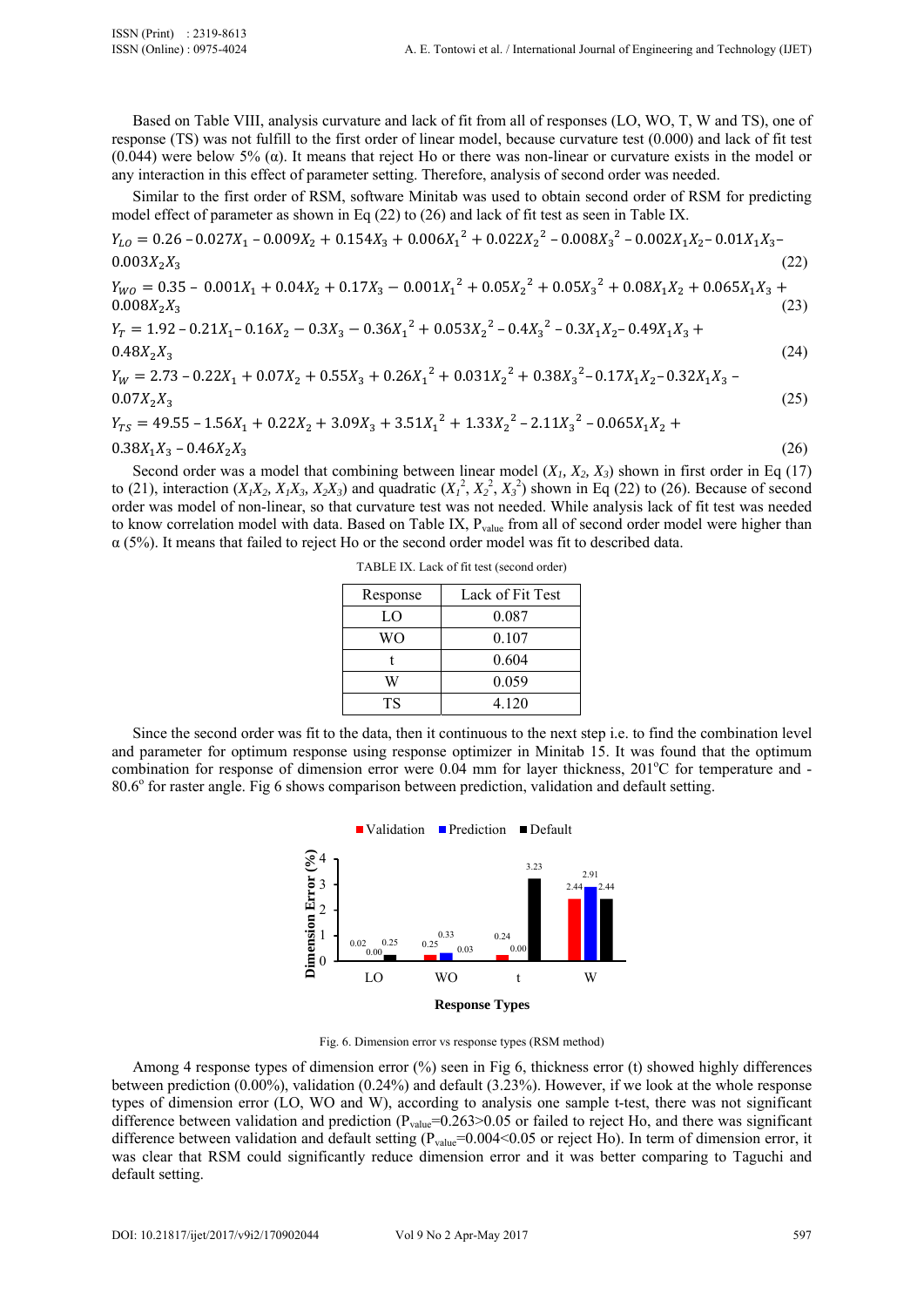Regarding tensile strength, RSM prediction that has been done in Minitab 15 and the results was seen in Fig 7 revealed that optimum combination of response (LT, T, RA) for tensile strength were -0.1869 (coded variable) or equal to 0.09 mm for layer thickness, -0.051 (coded variable) or equal 199.8°C for temperature and 0.7154 (coded variable) or equal to 45.1° for raster angle. This combination of parameters gave a maximum prediction tensile strength of 50.80 N/mm<sup>2</sup>. If this tensile strength prediction was compared to that of validation and default parameter setting as depicted in Fig 8, prediction was higher than that of validation (49.04 N/mm<sup>2</sup>) and default setting (46.85 N/mm<sup>2</sup>). There was also no significant difference between prediction and validation as indicated by analysis one sample t-test  $(P_{value}=0.067>0.05$  or failed to reject Ho, but there was significant difference between validation and default setting  $(P_{value}=0.045<0.05$  or reject Ho).



Fig. 7. Prediction of tensile strength (RSM method) obtained by Minitab 15



Fig. 8. Tensile strength of prediction, validation and default (RSM method)

Fig 9 and 10 figure out dimension errors and tensile strengths obtained by optimum parameter setting (Taguchi and RSM), validation and default setting recommended by 3D Printer factory. In optimizing printing parameters (layer thickness, temperatures and raster angles) with ultimate goal was a better printed part quality (dimension error and tensile strength), optimum parameter setting obtained by Taguchi method could only show significant improvement in tensile strength and but not in dimension error, whilst RSM method could effectively improve both tensile strength and dimension error.



Fig. 9. Dimension error obtained by Taguchi, RSM and default setting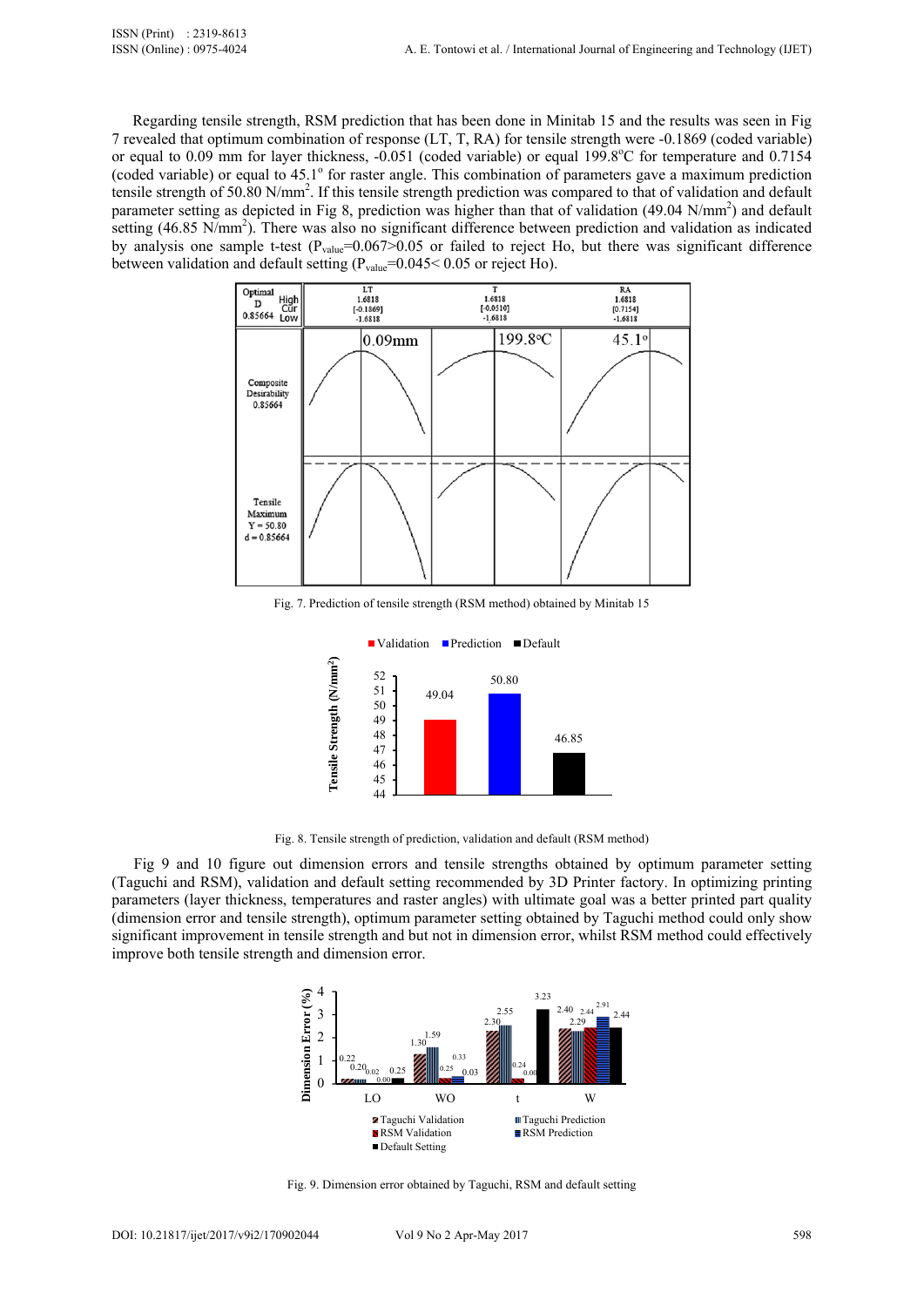Comparing 2 optimization methods for obtaining optimum parameter setting which conducted by Taguchi and RSM, as well as default setting as a control, RSM reveals lower dimension error for 3 responses (LO, WO, t) than that of Taguchi method and default setting. While for dimension error of width at narrow (W), Taguchi method shows oppositely i.e. lower than that of RSM and default setting. For tensile strength, moreover, RSM also presented higher prediction values (50.80 N/mm<sup>2</sup>) compared to Taguchi method prediction (48.90 N/mm<sup>2</sup>) and default setting  $(46.85 \text{ N/mm}^2)$ .

Noted also that tensile strength was prominently affected by layer thickness, rather than raster angle or temperature. It could be understood that the 3D Printer machine was already set up with density of 100% and thus changing the raster angle did not give effect to the density as representation of tensile strength. It is also temperature setting of 195, 200 and  $205^{\circ}$ C. By changing temperature with  $5^{\circ}$ C of differences does not affect to the tensile strength as well since those temperatures were still in the range of operational temperature of PLA filament (190-220°C). Concerning analyses of one sample t-test for RSM and Taguchi method, particularly validation values that taken from the actual experiment, found that  $P_{value}=0.000$  ( $\leq 5\%$ ) or reject Ho for both responses. It was indicated that value of two responses (dimension error and tensile strength), RSM gave results significantly different to Taguchi method. It was clear that RSM was considered better method in finding optimum printing parameter setting than Taguchi and default setting. This was in agreement theoretically to RSM that RSM wasable to generate global optimum as RSM was known as systemic prosedures for building model which adaptable with pattern data (linear/non linear) [22].

In printed part quality, tensile strength improvement of printed part based on optimum parameter setting of Taguchi and RSM were 4% and 8% better than default. Similarly for dimension error, RSM and Taguchi improvement were in the range of 19 to 100% and 6 to 21%, respectively.





#### **IV. CONCLUSION**

Printing process parameterof 3D Printer with 2 levels (layer thickness/LT, temperature/T and raster angle/RA) has been optimized to determine quality of printed part (the highest tensile strength and the lowest dimension error). Two methods of optimization were applied including Taguchi method and RSM. As a comparator was the results of the default setting  $[LT=0.1 \text{ mm}, T=200^{\circ}\text{C}, RA=0^{\circ}]$  recommended by manufacturer. RSM revealed optimum parameter setting of [LT=0.09 mm, T=199.8°C, RA=45.1°] and Taguchi of [LT=0.15 mm, T=195°C,  $RA=0^\circ$ ]. RSM gave better prediction of tensile strength (50.80 N/mm<sup>2</sup>) and dimension error than that of Taguchi (48.90 N/mm<sup>2</sup>) and default setting (46.85 N/mm<sup>2</sup>). Tensile strength mostly was affected by layer thickness, while dimension error was dominantly affected by raster angle. Comparing to default setting, tensile strength improvement of printed part based on optimum parameter setting of Taguchi and RSM were 4% and 8% better than default. Similarly for dimension error, Taguchi and RSM improvement were in the range of 6-21% and 19-100%, respectively. This optimum parameter setting obtained by RSM can potentially be implemented in 3D Printer machine with PLA as a filament material, except the raster angle as the direction of printing movement is fixed in Y-axis or at  $0^{\circ}$  of raster angle. While in reality, printed part with complex geometry and shape could be in any orientation angles that impossible to be printed in current 3D printer machine with fixed printing movement.

#### **ACKNOWLEDGMENT**

This research was funded by Research Grant of Department of Mechanical and Industrial Engineering Faculty of Engineering UGM and Research Grant UGM No.738/UN1-P.III/LIT/DIT-LIT/2016. For those the authors acknowledge.